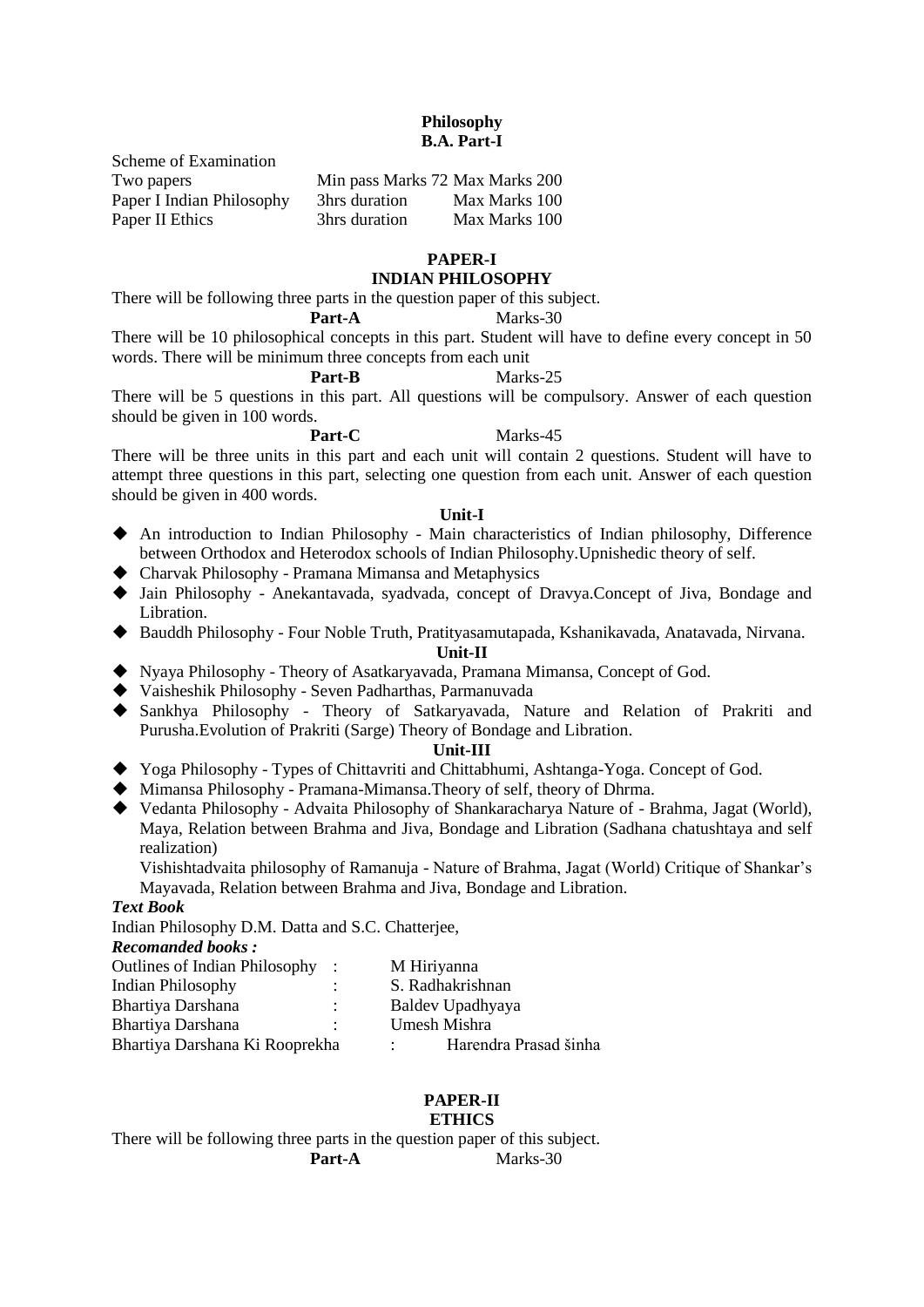Part-B

There will be 5 questions in this part. All questions will be compulsory. Answer of each question should be given in 100 words.

Part-C

Marks-45

Marks-25

There will be three units in this part and each unit will contain 2 questions. Student will have to attempt three questions in this part, selecting one question from each unit. Answer of each question should be given in 400 words.

## **Unit-I**

Nature & Scope of Ethics, Dimensions of Ethics (Normative & Metaethics) Greek Ethics, Hedonism, Utilitarianism.

### Unit-II

Evolutionary Ethics, Perfectionism, Intuitionism, Theories of punishment

## Unit-III

Kantian Ethics, Freedom of will, Indian Ethics - Yajna, Rin.Rit, Varna Dharma, Sadharan Dharma, Ashram Dharma, Purashartha, Stith Prajya, Nishkam Karma and Gandhian Ethics.

**Text hooks** 

Neetishastra Ke Muul Siddhanta : Ved Prakash Verma

Bhartiya Niti Shastra - Diwakar Pathak

# **Recomanded books**

| Introduction to Ethics            | William Lily     |
|-----------------------------------|------------------|
| <b>Manual of Ethics</b>           | J.N. Sinha       |
| Bharitya Niti Shastra Ka Ithihas: | Bhikam Lal Atray |

| दशन               | शास्त्र |
|-------------------|---------|
| <del>u H</del> at | -----   |

 $\epsilon$ 

|                             | <b>TUMIL MIVIMI</b>                       |                 |
|-----------------------------|-------------------------------------------|-----------------|
| दो पत्र                     | न्यूनतम उत्तीर्णकं – 72   पूर्णांकं – 200 |                 |
| प्रथम पत्र – भारतीय दर्शन   | समय ३ घण्टे                               | पूर्णांकं – 100 |
| द्वितीय पत्र – नीति शास्त्र | समय ३ घण्टे                               | पूर्णांकं – 100 |

#### 1 भारतीय दर्शन

इस विषय के प्रश्न पत्र में निम्नलिखित तीन खण्ड होंगे।

कूल अंक – 30 खण्ड-अ

डस खण्ड में 10 दार्शनिक सम्प्रत्यय होंगे। विद्यार्थी को प्रत्येक सम्प्रत्यय की 50 शब्दों में परिभाषा देनी होगी। प्रत्येक इकाई से कम से कम तीन सम्प्रत्यय होंगे।

# कुल अंक – 25

इस खण्ड में कूल 5 प्रश्न होंगे। सभी प्रश्न अनिवार्य होंगे। प्रत्येक प्रश्न का उत्तर 100 शब्दों में देना होगा।

#### खण्ड-स

खण्ड–ब

कूल अंक – 45 इस खण्ड में तीन इकाइयाँ होंगी और प्रत्येक इकाई में दो प्रश्न होंगे। विद्यार्थी को प्रत्येक इकाई में से एक प्रश्न का चयन करते हुए कूल तीन प्रश्न करने होंगे। प्रत्येक प्रश्न का उत्तर 400 शब्दों में देना होगा।

## डकाई–1

- $\Box$  भारतीय दर्शन का परिचय :- भारतीय दर्शन की प्रमुख विशेषताएं, भारतीय दर्शन में आस्तिक एवं नास्तिक दर्शनों का भेद, उपनिषदों का आत्मा का विचार
- $\Box$  चार्वाक दर्शन :- प्रमाणमीमांसा एवं तत्वमीमांसा
- $\Box$  जैन-दर्शन :-अनेकान्तवाद, स्याद्वाद, बन्धन और मोक्ष
- $\Box$  बौद्ध दर्शन :-चार आर्य-सत्य, प्रतीत्यसमूत्पाद, क्षणिकवाद, अनात्मवाद, निर्वाण

# डकाई–2

 $\Box$  व्याय दर्शन :- असतकार्यवाद का सिद्धान्त, प्रमाणमीमांसा, ईश्वर का सम्प्रत्यय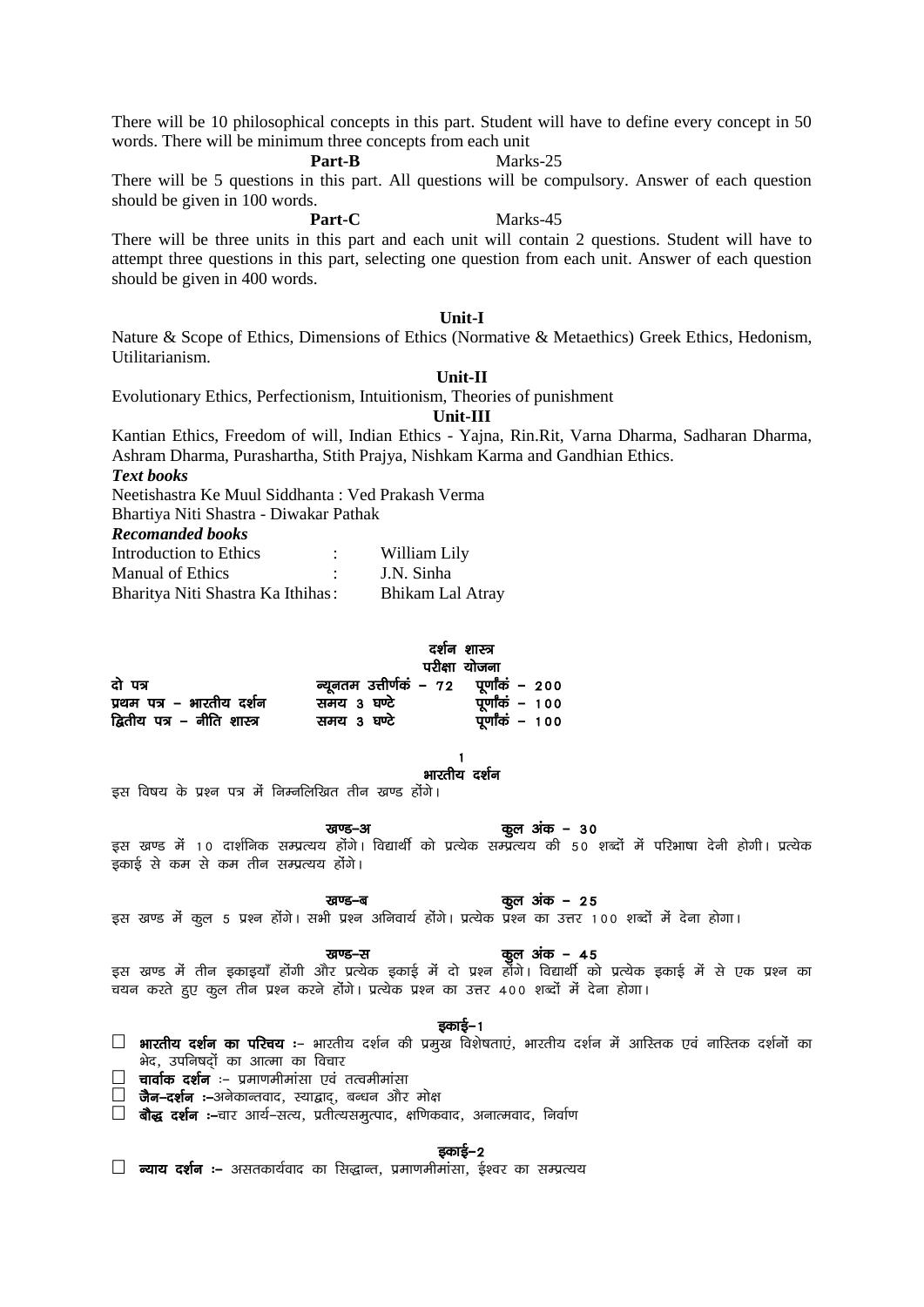$\Box$  सांख्य दर्शन :– सतकार्यवाद का सिद्धान्त, प्रकृति एवं पुरुष का स्वरूप एवं सम्बन्ध, प्रकृति का विकास (सर्ग), बन्धन एवं मोक्ष डकाई–3 □ **योग–दर्शन :–**चित्त वृत्तियों एवं चित्त भूमियों के प्रकार, अष्टांग–योग, ईश्वर–विचार  $\Box$  मीमांसा-दर्शन :- प्रमाणमीमांसा, आत्म-विचार, धर्म-विचार  $\Box$  **वेदान्त दर्शन :-** शंकराचार्य का अद्वैतवाद-ब्रह्म का स्वरूप, जगत, माया, ब्रह्म एवं जीव का सम्बन्ध, बन्धन एवं मोक्ष (साधन-चतुष्टय एवं आत्मसाक्षात्कार) ्<br>रामानज का विशिष्टाद्वैत – ब्रह्म का स्वरूप. जगत. शंकर के मायावाद की आलोचना. ब्रह्म एवं जीव का सम्बन्ध. बन्धन एवं मोक्ष पाठ्य पुस्तक : भारतीय दर्शन दत्त और चटर्जी  $\ddot{\phantom{a}}$  :  $\bullet$ सहायक पुस्तकें  $\bullet$  $\rightarrow$ भारतीय दर्शन की रूपरेखा : एम. हिरियन्ना  $\bullet$ भारतीय दर्शन उमेश मिश्र  $\sim$  10  $^{\circ}$  $\bullet$ भारतीय दर्शन  $\sim 10^{-11}$ बलदेव उपाध्याय  $\bullet$ हरेन्द्र प्रसाद सिन्हा भारतीय दर्शन की रूपरेखा ः  $\bullet$ भारतीय दर्शन एस. राधाकृष्णन  $\mathcal{L}^{\text{max}}_{\text{max}}$  and  $\mathcal{L}^{\text{max}}_{\text{max}}$  $\overline{2}$ नीतिशास्त्र इस विषय के प्रश्न पत्र में निम्नलिखित तीन खण्ड होंगे।

#### खण्ड-अ

 $\Box$  वैशेषिक दर्शन :– सात पदार्थ, परमाणुवाद

कूल अंक – 30 इस खण्ड में 10 दार्शनिक सम्प्रत्यय होंगे। विद्यार्थी को प्रत्येक सम्प्रत्यय की 50 शब्दों में परिभाषा देनी होगी। प्रत्येक इकाई से कम से कम तीन सम्प्रत्यय होंगे।

#### खण्ड–ब कूल अंक – 25

कूल अंक – 45

इस खण्ड में कुल 5 प्रश्न होंगे। सभी प्रश्न अनिवार्य होंगे। प्रत्येक प्रश्न का उत्तर 100 शब्दों में देना होगा।

# खण्ड-स

इस खण्ड में तीन इकाइयाँ होंगी और प्रत्येक इकाई में दो प्रश्न होंगे। विद्यार्थी को प्रत्येक इकाई में से एक प्रश्न का चयन करते हुए कूल तीन प्रश्न करने होंगे। प्रत्येक प्रश्न का उत्तर 400 शब्दों में देना होगा।

# डकाई–1

नीतिशास्त्र का स्वरूप व क्षेत्र, नीतिशास्त्र की विधायें (आदर्श मूलक और अधिनीति शास्त्र), यूनानी नीतिशास्त्र, सूखवाद, उपयोगितावाद ।

# डकाई–2

विकासात्मक नीतिशास्त्र, आत्मपूर्णतावाद, अन्तःप्रज्ञावाद, दण्ड के सिद्धान्त

#### डकाई–3

कान्ट का नीतिशास्त्र, संकल्प की स्वतन्त्रता, भारतीय नीतिशास्त्र, यज्ञ; ऋण, ऋत, वर्णधर्म, साधारण धर्म, आश्रम धर्म, पुरुषार्थ, रिथतप्रज्ञ, निष्काम कर्म, गांधीजी का नीतिशास्त्र

# पाठ्य पुस्तकें :

| नीतिशास्त्र के मूल सिद्धान्त | वेद प्रकाश वर्मा |
|------------------------------|------------------|
| भारतीय नीतिशास्त्र           | दिवाकर पाठक      |
| $\pi$                        |                  |

## सहायक पुस्तकें :

- Introduction to Ethics : William lilly
- नीतिशास्त्र के प्रमुख सिद्धान्तः जदुनाथ सिन्हा
- 
- भारतीय नीतिशास्त्र का इतिहास  $\mathbf{r} = \mathbf{r} \times \mathbf{r}$ भीखमलाल आत्रेय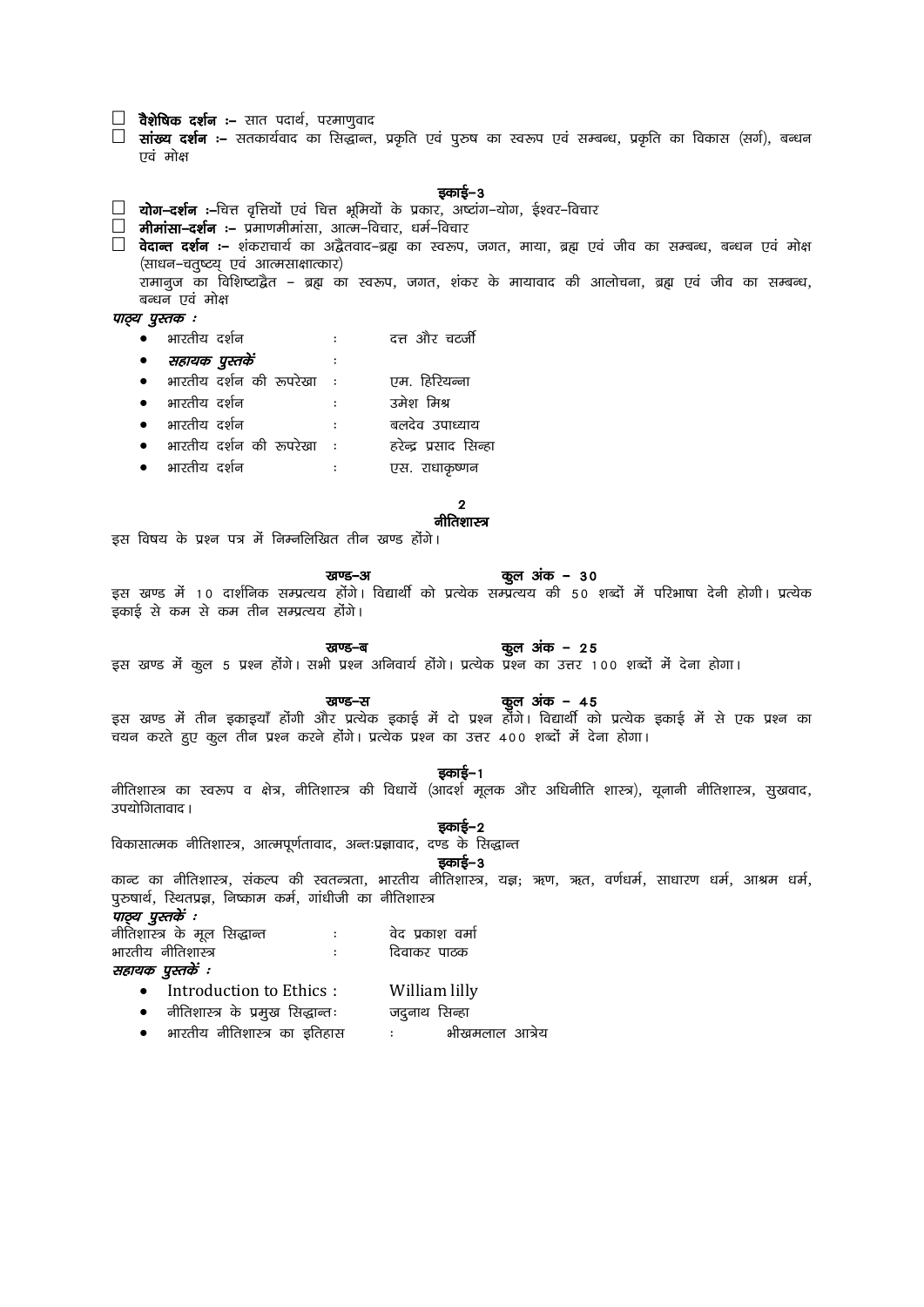# **Philosophy B.A. Part-II**

Examination Scheme

Two papers Min pass Marks 72 Max Marks 200

Paper I History of western Philosophy3hrs durationMax Marks 100

Paper II Logic 3hrs duration Max Marks 100

# **PAPER-I**

# **History of westen Philosophy**

There will be following three parts in the question paper of this subject.

Part-A Marks-30

There will be 10 philosophical concepts in this part. Student will have to define every concept in 50 words.

There will be 5 questions in this part. All questions will be compulsory. Answer of each question should be given in 100 words.

# Part-C<sub>N</sub> Marks-45

Part-B Marks-25

There will be three units in this part and each unit will contain 2 questions. Student will have to attempt three questions in this part, selecting one question from each unit. Answer of each question should be given in 400 words.

# **Paper-I History of Western Philosophy Unit-I**

- ◆ Socrates Philosophical method, Epistemology
- Plato Theory of knowledge Knowledge and opinion, verticle line of knowledge, Myth of Cave,Theory of Ideas. Sensual world and world of Ideas, Characterstics of Ideas.
- Cave, Theory of Ideas. Sensual world and world of Ideas, Characterstics of Ide<br>◆ Aristotle Theory of Causation, Theory of Matter and Form, concept of God.
- Plotinus Concept of God, Emanationism

# **Unit-II**

- ◆ Aquinas Theory of knowledge.Concept of God.
- Descartes Philosophical Method, Dualism of Mind-body,concept of God.
- Spinoza Method and Theory of knowledge.Theory of Substance, Attributes and Modes, Pantheism.
- Leibnitz Docterine of Force, Monadology, Pre-establishHarmony, concept of God.

# **Unit-III**

- John Locke Rejection of Innate Ideas, Origin of knowledge Simple Ideas & Complex Ideas, Nature of knowledge, authenticity and limit of knowledge, theory of substance.
- Berkeley Refutation of Matterialism and abstract Ideas, 'To be is to be perceived', subjective Idealism.
- David Hume Origin of knowledge, Ideas of Association, Rejection of substances, cause effect relation scapticism.
- Kant Criticallism Problem of knowledge, Preliminary analysis of experience, Theory of sense Perception, Theory of understanding validity of judgement, knowledge of things-in-themselves.

# *Recomanded books*

|  | 1. A critical history of Greek Philosophy: | W.T. Stace.                                                             |
|--|--------------------------------------------|-------------------------------------------------------------------------|
|  | 2. A IL stream of Dhilasambu               | $\Gamma$ $\Gamma$ <sub>r</sub> $\sim$ $\Gamma$ $\Gamma$ $\sim$ $\Gamma$ |

- 2. A Histroy of Philosophy : Frank Thilly
- 3पाश्चात्य दर्शन काल संस्था काल काल करने काल काल करने के बीआर. जाटव, हिन्दी ग्रन्थ अकादमी जयपुर। 4पाश्चात्य दर्शन की दार्शनिक प्रवत्तियाँ जगदीश सहाय श्रीवास्तव
- 
- 5 पाश्चात्य दर्शन का समीक्षात्मक इतिहास : याकूब मसीह 6. A Critical history of Western Philosophy
	-

# **PAPER-II**

# **Logic**

There will be following three parts in the question paper of this subject.

# Part-A Marks-30

There will be 10 philosophical concepts in this part. Student will have to define every concept in 50 words.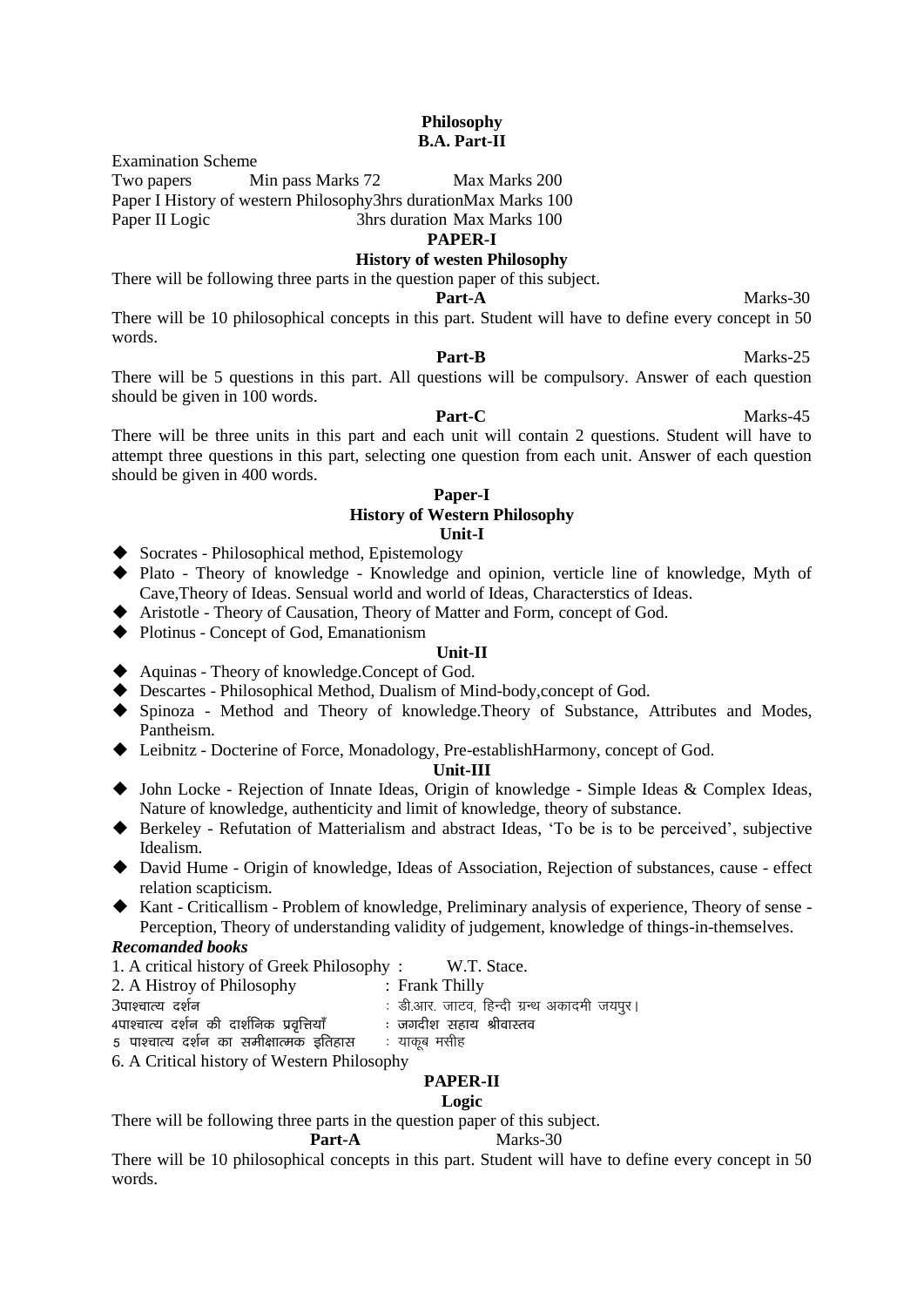## Part-B

There will be 5 questions in this part. All questions will be compulsory. Answer of each question should be given in 100 words.

# Part-C

There will be three units in this part and each unit will contain 2 questions. Student will have to attempt three questions in this part, selecting one question from each unit. Answer of each question should be given in 400 words.

# Unit-I

Chapter - 1 Introduction

Chapter - 2 The use of Language

**Chapter - 5 Categorical Proposition** 

Chapter - 6 Categorical Syllogism.

## **Unit-II**

Chapter - 3 Fallacies

Chapter - 4 Definition

Chapter - 8 Symbolic Logic

## Unit-III

Chapter - 9 The Method of Deduction

Chapter - 10 Causal connections: Mill's Methods of Experimental Inquiry.

Chapter - 11 Science and Hypothesis

Text book : Introduction To Logic - Irving M. Copi

#### दर्शन शास्त्र परीक्षा योजना

#### टो पत्र

पर्णांकं–२०० न्यूनतम उत्तीर्णकं–72 प्रथम पत्र–पाश्चात्य दर्शन का इतिहास समय 3 ਬਾਏ पर्णांकं–१०० द्वितीय पत्र – तर्कशास्त्र समय 3 घण्टे पूर्णांकं–१००

# $\overline{u}$   $\overline{u}$   $\overline{u}$   $\overline{u}$   $\overline{u}$   $\overline{u}$   $\overline{u}$   $\overline{u}$   $\overline{u}$   $\overline{u}$   $\overline{u}$   $\overline{u}$   $\overline{u}$   $\overline{u}$   $\overline{u}$   $\overline{u}$   $\overline{u}$   $\overline{u}$   $\overline{u}$   $\overline{u}$   $\overline{u}$   $\overline{u}$   $\overline{u}$   $\overline{u}$   $\overline{$

भारतीय दर्शन

इस विषय के प्रश्न पत्र में निम्नलिखित तीन खण्ड होंगे।

**ਸਰਾਵ–**ਆ कुल अंक – ३० इस खण्ड में 10 दार्शनिक सम्प्रत्यय होंगे। विद्यार्थी को प्रत्येक सम्प्रत्यय की 50 शब्दों में परिभाषा देनी होगी। प्रत्येक इकाई से कम से कम तीन सम्प्रत्यय होंगे।

#### कूल अंक – 25 खण्ड–ब

इस खण्ड में कूल 5 प्रश्न होंगे। सभी प्रश्न अनिवार्य होंगे। प्रत्येक प्रश्न का उत्तर 100 शब्दों में देना होगा।

#### कूल अंक – 45

इस खण्ड में तीन इकाइयाँ होंगी और प्रत्येक इकाई में दो प्रश्न होंगे। विद्यार्थी को प्रत्येक इकाई में से एक प्रश्न का चयन करते हाग कल तीन प्रश्न करने होंगे। प्रत्येक प्रश्न का उत्तर 400 शब्दों में देना होगा।

## $\overline{u}$ श्न पत्र-1 पाश्चात्य दर्शन का इतिहास इकाई–1

- **सुकरात –** दार्शनिक पद्धति, ज्ञान का सिद्धान्त  $\bullet$
- **प्लेटो –** ज्ञान का सिद्धान्त ज्ञान एवं मत, ज्ञान की लम्बवत् रेखा, गुफा का मिथक, प्रत्यय–सिद्धान्त इन्द्रिय जगत और प्रत्ययों का जगत, प्रत्ययों का स्वरूप एवं विशेषताएँ।
- अरस्तु –कारणता सिद्धान्त, पुद्गल एवं आकार का सिद्धान्त, ईश्वर विचार।

खण्ड-स

### प्लोटिनस - ईश्वर विचार, निस्सरणवाद (उदभव-सिद्धान्त)

#### डकाई–2

□ एक्विनास– ज्ञान का सिद्धान्त, ईश्वर–विचार

□ देकार्ते – दार्शनिक पद्धति, मन-शरीर द्वैतवाद, ईश्वर-विचार

 $\Box$  रिपनोजा – पद्धति एवं ज्ञान सिद्धान्त, द्रव्य, गुण एवं पर्याय का सिद्धान्त, सर्वेश्वरवाद

□ लाइबनित्स– शक्ति का सिद्धान्त, चिद्बिन्दुओं का सिद्धान्त, पूर्व स्थापित सामन्जस्य, ईश्वर–विचार

#### इकाई–3

 $\Box$  जॉन लॉक– जन्मजात–प्रत्ययों का खण्डन, ज्ञान की उत्पत्ति, सरल और जटिल प्रत्यय, द्रव्य की धारणा, ज्ञान का स्वरूप, प्रामाणिकता और सीमाएँ

Marks-25

Marks-45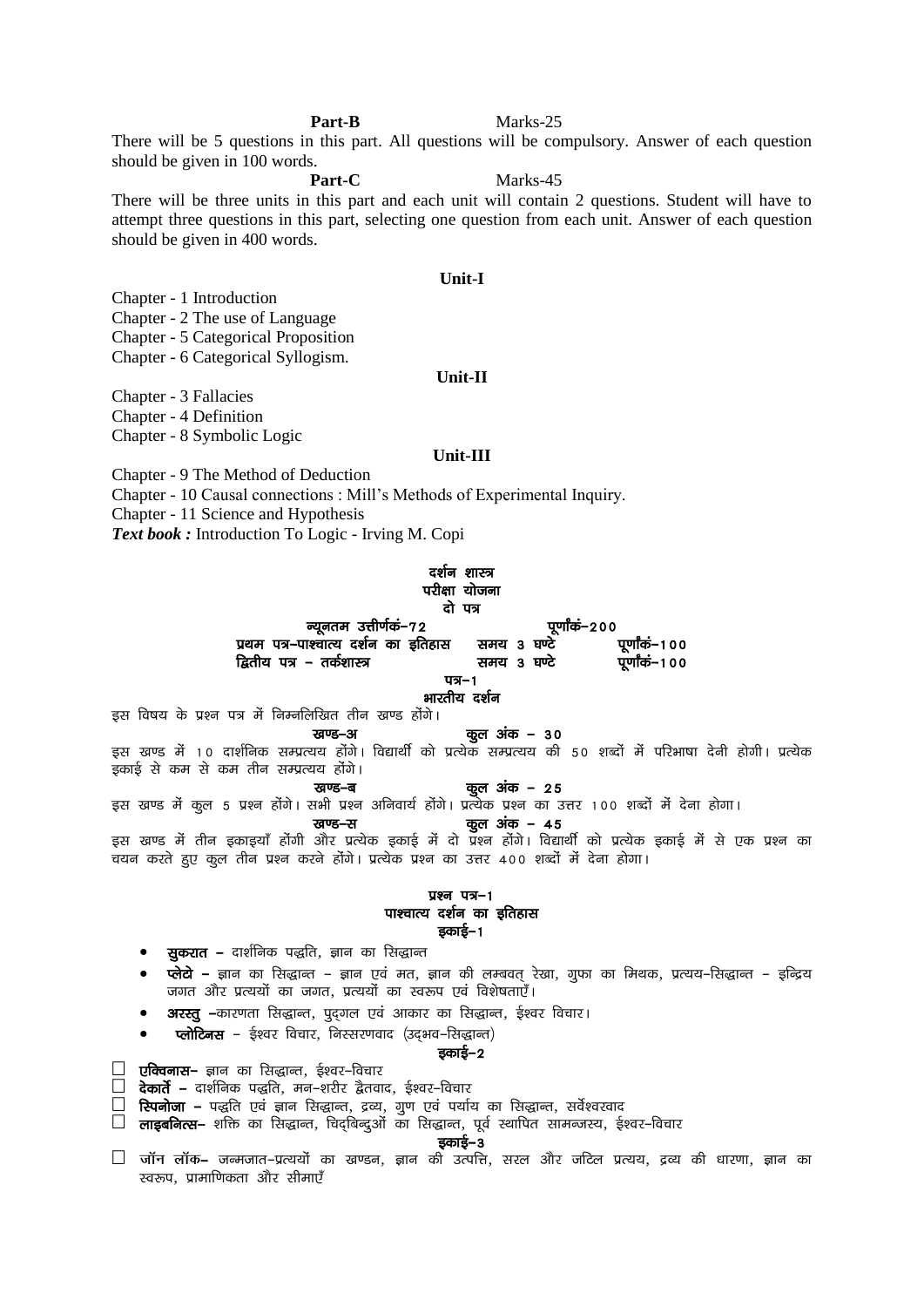□ बर्कले-भौतिकवाद एवं अमूर्त प्रत्ययों का खण्डन, 'दृष्टि ही सृष्टि है।' आत्मनिष्ठ प्रत्ययवाद **ी डेविड ह्यूम** – ज्ञान की उत्पत्ति, प्रत्ययों का साहचर्य, द्रव्यों की अस्वीकृति, कारण-कार्य सम्बन्ध, संशयवाद।  $\Box$  **कान्ट –** समीक्षावाद – ज्ञान की समस्या, अनुभव की प्रारम्भिक व्याख्या, इन्द्रिय प्रत्यक्ष का सिद्धान्त, बुद्धि का सिद्धान्त, निर्णय की प्रामाणिकता, स्वलक्षणों का ज्ञान संदर्भ ग्रन्थ सूची 1.पाश्चात्य दर्शन का इतिहास याकूब मसीह  $\mathcal{L}$ 2. पाश्चात्य दर्शन का इतिहास, भाग–1, 2 ः ड०. दया कृष्ण 3. पाश्चात्य दर्शन की दार्शनिक प्रवृत्तियाँ जगदीश सहाय श्रीवास्तव  $\sim 10^{-1}$ डॉ. डी. आर. जाटव 4. पाश्चात्य दर्शन  $\mathbf{r}$ 4. A critical history of Greek Philosophy : W.T. Stace. 5. A History of Philosophy Frank Thilly.  $787 - 2$ तर्कशास्त्र इस विषय के प्रश्न पत्र में निम्नलिखित तीन खण्ड होंगे। कुल अंक – 30 खण्ड-अ इस खण्ड में 10 दार्शनिक सम्प्रत्यय होंगे। विद्यार्थी को प्रत्येक सम्प्रत्यय की 50 शब्दों में परिभाषा देनी होगी। प्रत्येक इकाई से कम से कम तीन सम्प्रत्यय होंगे। कुल अंक – 25 खण्ड–ब इस खण्ड में कुल 5 प्रश्न होंगे। सभी प्रश्न अनिवार्य होंगे। प्रत्येक प्रश्न का उत्तर 100 शब्दों में देना होगा। खण्ड–स कुल अंक – 45 इस खण्ड में तीन इकाइयाँ होंगी और प्रत्येक इकाई में दो प्रश्न होंगे। विद्यार्थी को प्रत्येक इकाई में से एक प्रश्न का चयन करते हुए कूल तीन प्रश्न करने होंगे। प्रत्येक प्रश्न का उत्तर 400 शब्दों में देना होगा। इकाई–1 अध्याय - 1 भूमिका अध्याय - २ भाषा के प्रयोग अध्याय – ५ निरूपाधिक तर्कशास्त्र अध्याय - ६ निरपेक्ष न्यायवाक्य इकाई-2 अध्याय - ३ अनौपचारिक तर्कदोष अध्याय - 4 परिभाषा अध्याय – ८ प्रतीकात्मक तर्कशास्त्र डकाई–3 अध्याय - 9 निगमन की पद्धति अध्याय -10 कारणात्मक सम्बन्ध : प्रायोगिक अनुसंधान के लिये मिल की पद्धतियाँ अध्याय - 11 विज्ञान और प्राक्कल्पना पाठ्य पुस्तक इरविंग एम. कोपी १. तर्कशास्त्र का परिचय : सहायक पुस्तक १. तर्कशास्त्र का परिचय : ड०. राजश्री अग्रवाल, मध्य प्रदेश हिन्दी ग्रंथ अकादमी 2. तर्कशास्त्र के सिद्धान्त : अविनाश तिवारी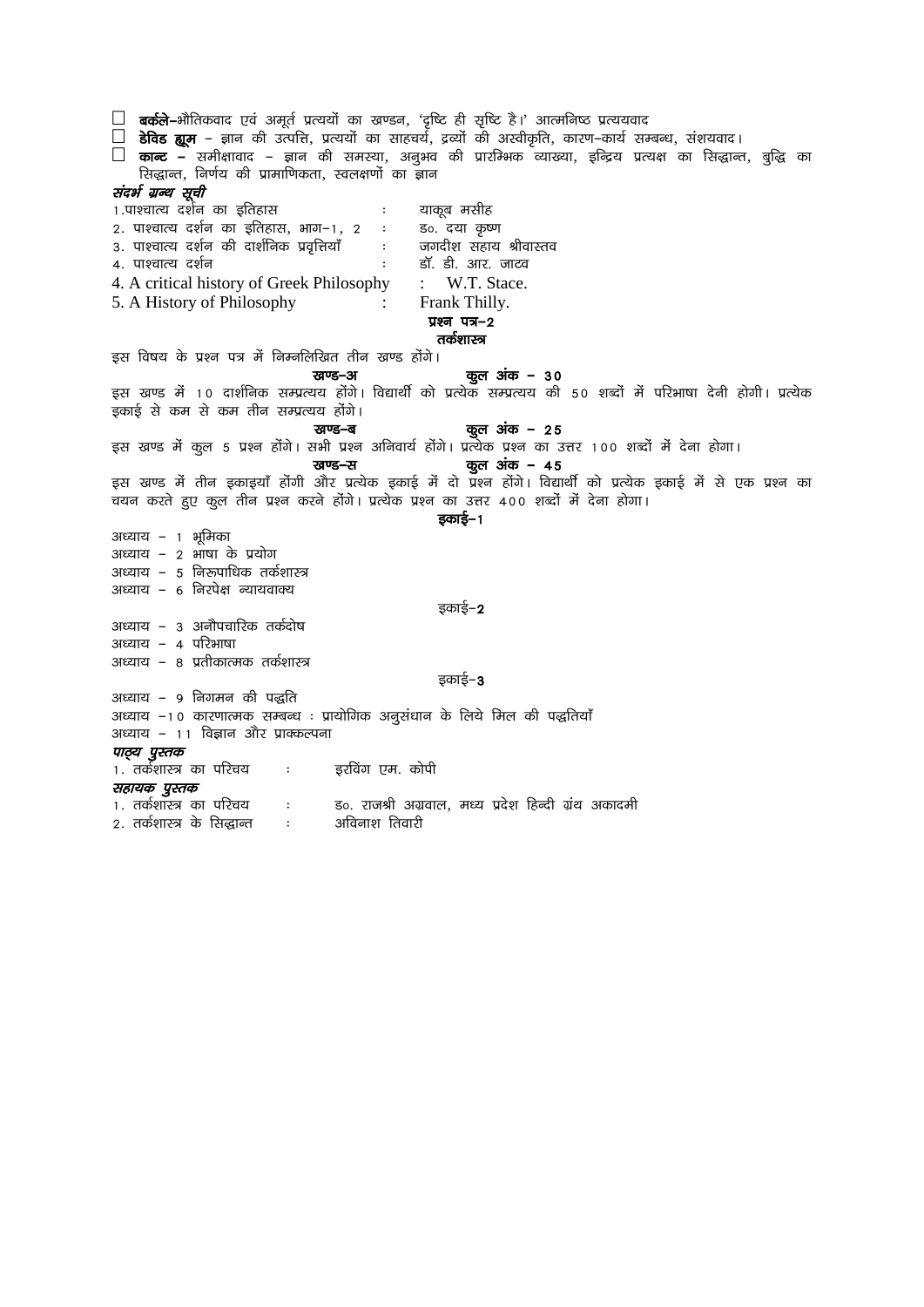# **Philosophy B.A. Part-III**

Scheme : From the following Groups A & B Students have to opt at least one paper from each Group i.e. they have to select two papers in all. Taking one paper from each Group.

Two papers Min Pass Marks 72 Max Marks 200

Paper I Group A Duration 3hrs Max Marks 100

Paper II Group B Duration 3hrs Max Marks 100

# **Group-A**

(1) Nyaya Vaisheshik OR (2) Samkhya-Yoga OR (3) Philosophy of Religion

**Group-B**

(1) Plato OR (2) Contemporary Indian Philosophy OR (3) Hume

# **Group-A**

# **1. Nyaya Vaisheshik**

There will be following three parts in the question paper of this subject.

# Part-A Marks-30

There will be 10 philosophical concepts in this part. Student will have to define every concept in 50 words.

# **Part-B** Marks-25

There will be 5 questions in this part. All questions will be compulsory. Answer of each question should be given in 100 words.

# Part-C Marks-45 There will be three units in this part and each unit will contain 2 questions. Student will have to attempt three questions in this part, selecting one question from each unit. Answer of each question should be given in 400 words.

# **Unit-I**

16 Padarthas of Nyaya, Method of Study of text-Uddesya, Lakshna, Pariksha; Bandhan and Moksha.

# **Unit-II**

Nature and kinds of the pramanas, pramanyavada, Khyati, Critique of Arthapatti and Anuplabdhi.

# **Unit-III**

Causal theory, nature of Dravya and its Kinds, Guna, Karma, Samanya, Vishesh, Samvaya, Abhava. *Books Prescribed :*

| 1. Tarka Bhasha   | Keshav Mishra |
|-------------------|---------------|
| 2. Sapta Padarthi | Shivaditya    |

# **2. Sankhya Yoga**

There will be following three parts in the question paper of this subject.

Part-A Marks-30

There will be 10 philosophical concepts in this part. Student will have to define every concept in 50 words.

# Part-B Marks-25

There will be 5 questions in this part. All questions will be compulsory. Answer of each question should be given in 100 words.

# Part-C Marks-45

There will be three units in this part and each unit will contain 2 questions. Student will have to attempt three questions in this part, selecting one question from each unit. Answer of each question should be given in 400 words.

# **Unit-I**

Trividh dukh and its annihilation, praman, Satkaryavad, Bondage & Liberation

# **Unit-II**

Prakrati, Vyakta - Avyakta, Process of Evolution. Purush

# **Unit-III**

Yoga Sutra *Books Prescribed :* 1. Sankhya Tattva Kaumudi by Vachaspati Mishra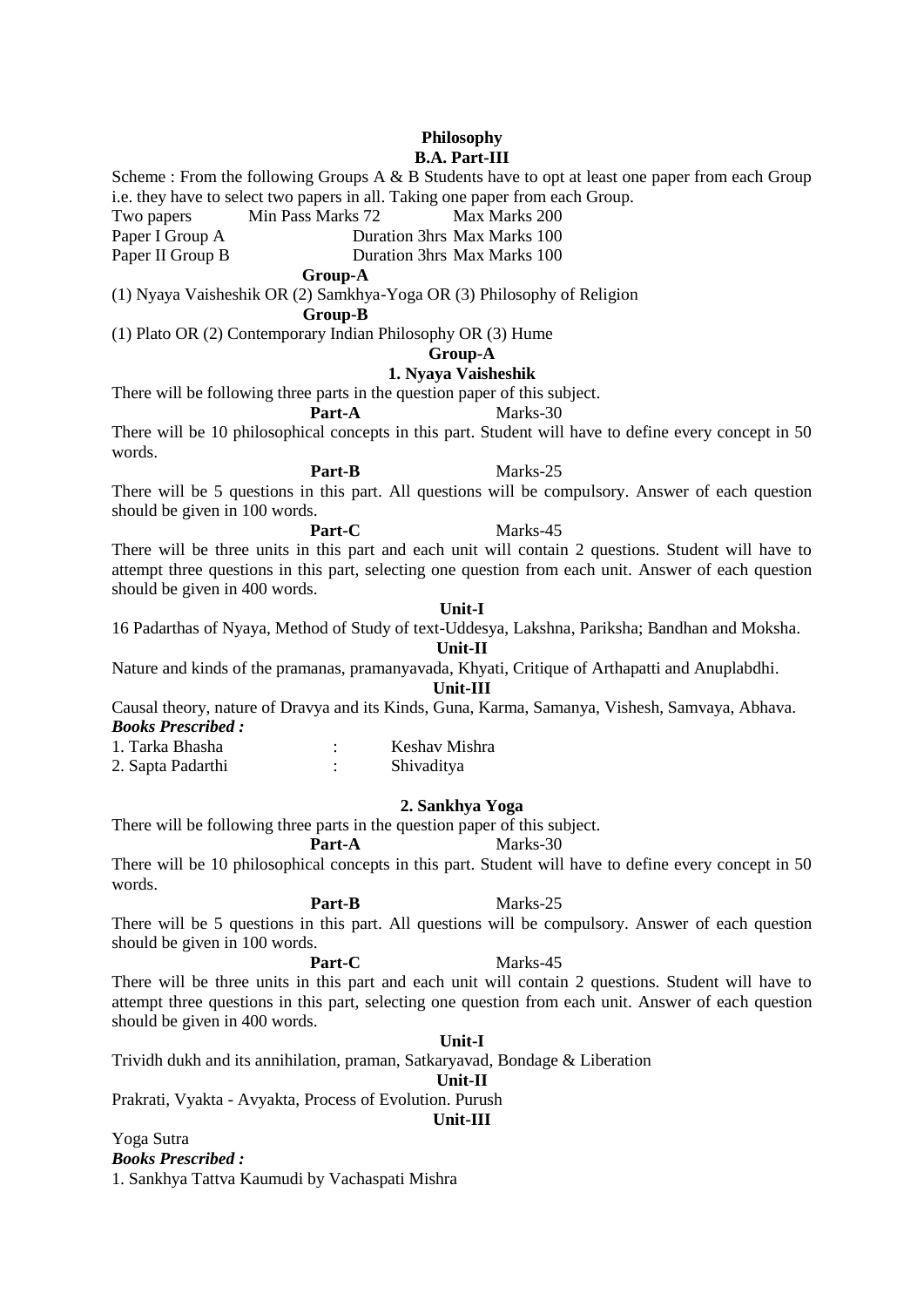2. Yoga Sutra- Patanjali Pad. 1, 2 & only 1, 2, 3 Sutra of Pad. 3

# **3. Philosophy of Religion**

There will be following three parts in the question paper of this subject.

Part-A Marks-30

There will be 10 philosophical concepts in this part. Student will have to define every concept in 50 words.

Part-B Marks-25

There will be 5 questions in this part. All questions will be compulsory. Answer of each question should be given in 100 words.

# Part-C Marks-45

There will be three units in this part and each unit will contain 2 questions. Student will have to attempt three questions in this part, selecting one question from each unit. Answer of each question should be given in 400 words.

# **Unit-I**

- Religion Definition, Nature and Characteristics. Basics of Religion Revelation, Theology, beleif, knowledge and Mysticism.
- Definition and Nature of philosophy of religion, Importance and significance of philosophy of religion, religion and philosophy of religion, philosophy of religion and theology, phiolosophy of reliogion and metaphysics
- Types of religious philosophy Pantheism, Deism, Monotheism, Theism.

# **Unit-II**

- Augument in support of God's existence Cosmelogical, Ontological, Teleological, Moral.
- Nature of God, Attributes of God Omnipotence, Omnipresence, Omniscience, Infinity, Eternality, Ethical attributes of God.
- Problem of Evil Nature of Evil, Types of Evil, Problem of Theism and Evil

# **Unit-III**

- Religious unity, Universal religion, Religious Tolerance.
- Religious knowledge Cognative theory and Non-cognative theory.
- ◆ Religious belief, Religious Faith
- Concept of God in Various religions Hindu, Islam, Christianity, Judaism, Sikh, Parsian.
- Atheism of Jainism and Baudhism.

# *Books Prescribed :*

Samkalin Dharm Drashan - Yakub Mashiha

Suggested for reading

- 1. Dharma Darshan Ki Roop Rekha Harendra Prasad Sinha
- 2. John Caird An Introduction of philosophy of Religion
- 3. G- Galloway The Philosophy of religion

# **Group-B**

# **1. Plato**

There will be following three parts in the question paper of this subject.

Part-A Marks-30

There will be 10 philosophical concepts in this part. Student will have to define every concept in 50 words.

# Part-B Marks-25

There will be 5 questions in this part. All questions will be compulsory. Answer of each question should be given in 100 words.

# Part-C Marks-45

There will be three units in this part and each unit will contain 2 questions. Student will have to attempt three questions in this part, selecting one question from each unit. Answer of each question should be given in 400 words.

# **Unit-I**

I to IV books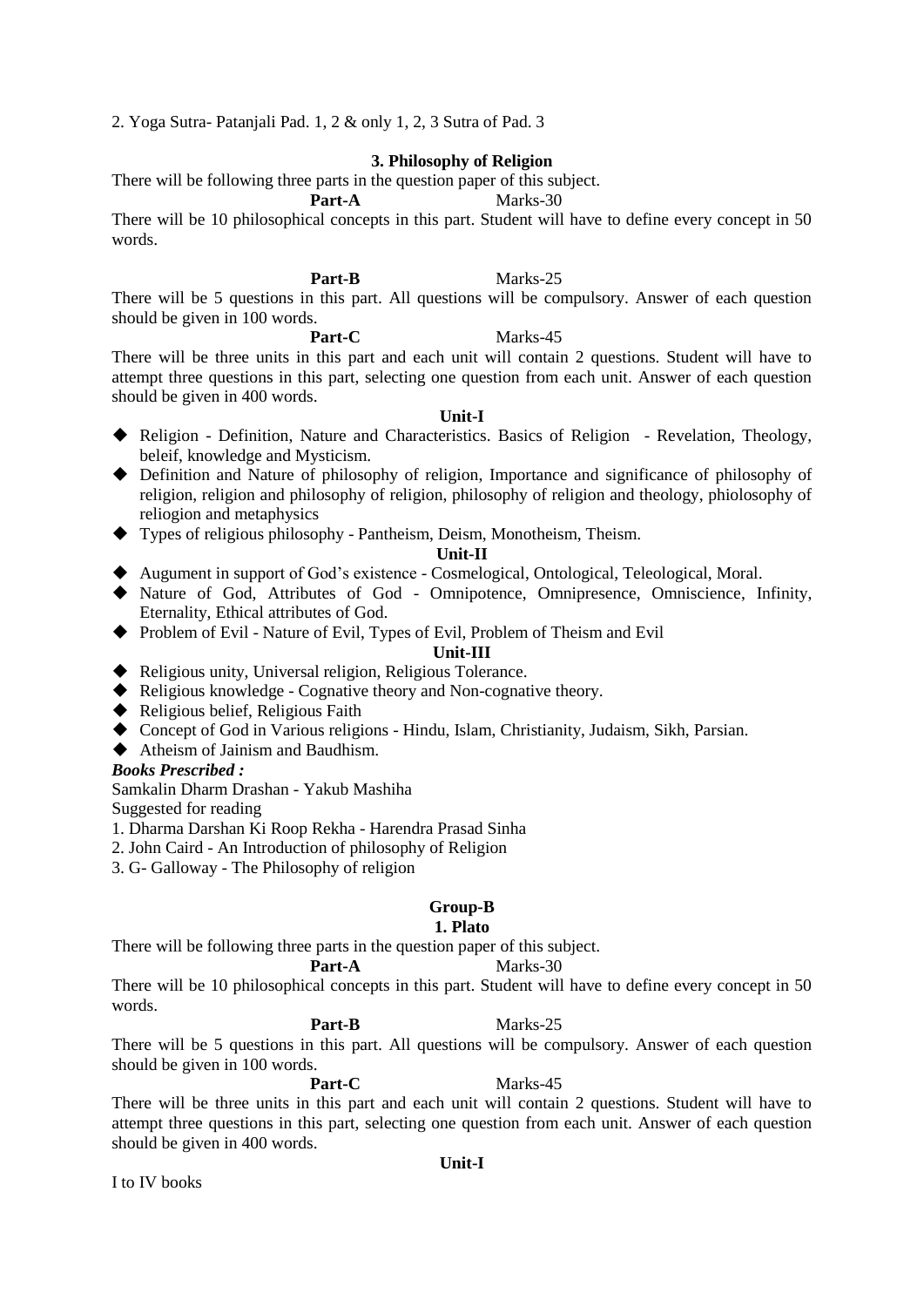# **Unit-II**

V to VII books

# **Unit-III**

VIII to X books *Books Prescribed :* Plato's Republic

# **2. Contemporary Indian Philosophers**

There will be following three parts in the question paper of this subject.

Part-A Marks-30

There will be 10 philosophical concepts in this part. Student will have to define every concept in 50 words.

Part-B Marks-25

There will be 5 questions in this part. All questions will be compulsory. Answer of each question should be given in 100 words.

# Part-C<sub>Narks-45</sub>

There will be three units in this part and each unit will contain 2 questions. Student will have to attempt three questions in this part, selecting one question from each unit. Answer of each question should be given in 400 words.

## **Unit-I**

- Vivekanand :- Reality and God, World, Maya, Nature of Human being, Self-realisation and It's ways. Religion and It's nature.
- Shri Aurbindo :- Two Negation, Concept of reality. Satchidanand, Nature of creation. Four theory of existence, Nature of Human being, seven types of Ignorance, Three fold transformation, Gnostic being and Life - Devine, Integral Yoga.
- R.C. Ranade Paralallism, Anubhav ke Sopan, Rational mysticism

# **Unit-II**

- Mahatma Gandhi :- Truth and God, Nature of Human being, satyagrah and it's types, End mean theory, Religion and Morality Social-Political thought.
- Iqbal :- Nature of Insight, Nature of self, Nature of World, Concept of God.
- M.N. Roy :- Materialism, Epistemology, Radical Democracy New Humanism.

# **Unit-III**

- Ravindranath Tagore :- Reality and God, Creation, Maya, Nature of Human being,Nature of Religion, Humanism.
- S. Radhakrishnan :- Nature of ultimate reality, Absolute truth and God, World, Nature of human being, Path of the experience of Moksha-Religion and it's nature, Mysticism, ways of aquiring knowledge.
- D.P. Chattopadhyaya :- Atheist and Materalist trends in Indian philosophy, Lokayat Darshan. *Books Prescribed :*

For Vivekanand Shri Aurobindo, Mahatama Gandhi, Iqbal... R.N. Tagore S. Radha Krishnan Contemporary Indian Philosophy - Basant Kumar Lal

For R.D. Ranade, M.N. Roy & D.P. chattopadhyaya : Samkaleen Bhartiya Darshan by Laxmi Sexcna.

# **3. Hume**

There will be following three parts in the question paper of this subject.

Part-A Marks-30

There will be 10 philosophical concepts in this part. Student will have to define every concept in 50 words.

# Part-B Marks-25

There will be 5 questions in this part. All questions will be compulsory. Answer of each question should be given in 100 words.

Part-C Marks-45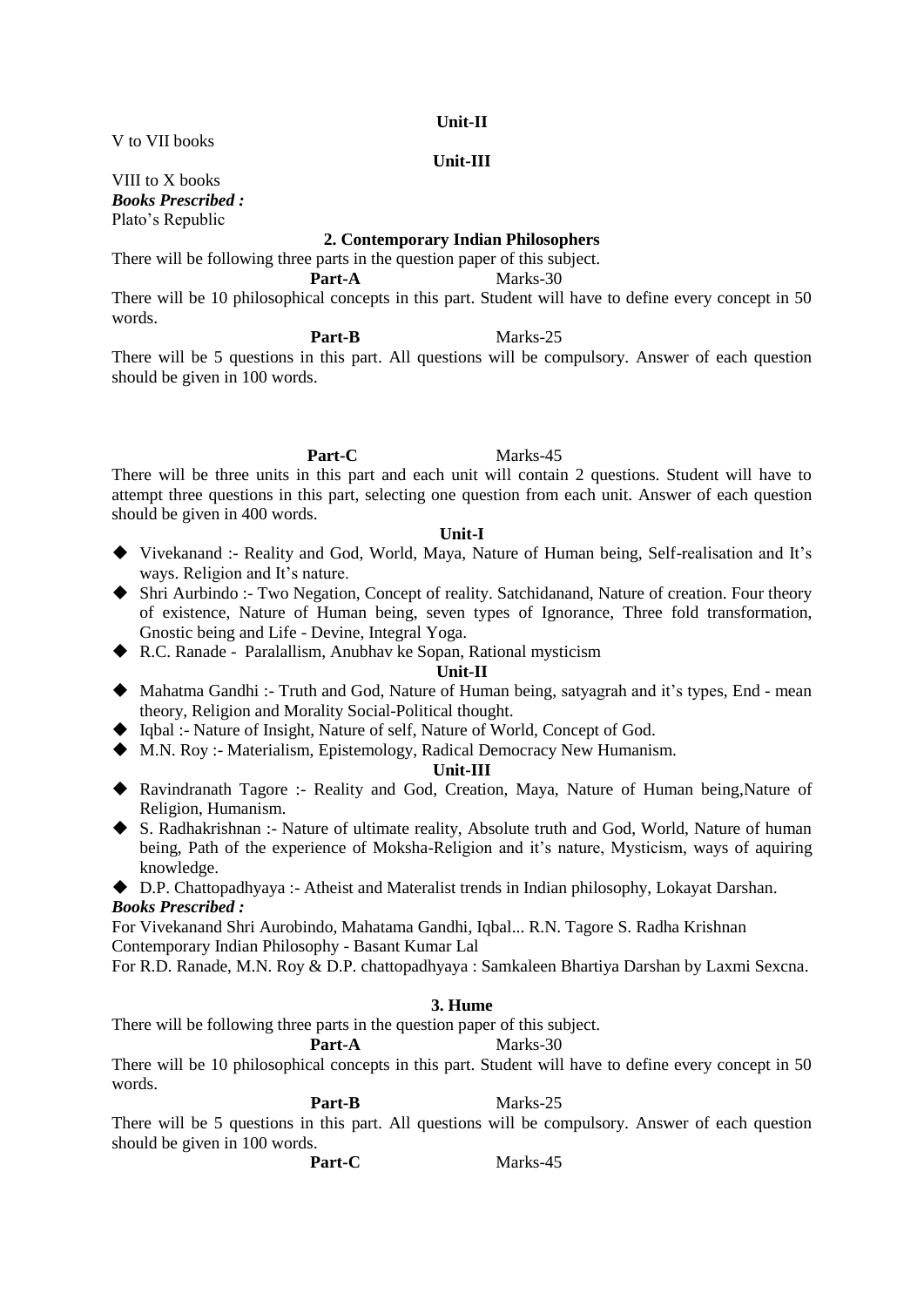There will be three units in this part and each unit will contain 2 questions. Student will have to attempt three questions in this part, selecting one question from each unit. Answer of each question should be given in 400 words.

# **Unit-I**

Chapter 1 of the different species of philosophy Chapter 2 of the origin of idea Chapter 3 of the association of ideas

# **Unit-II**

Chapter 4 of Skeptical doubts conerning the operation of understanding Chapter 5 of Skeptical solutions of these doubts Chapter 6 of the probability

# **Unit-III**

Chepter 7 of the idea of necessary connection Chapter 8 of the Liberty and necessity *Book Prescribed :* Inquiry concerning human understanding - David Hume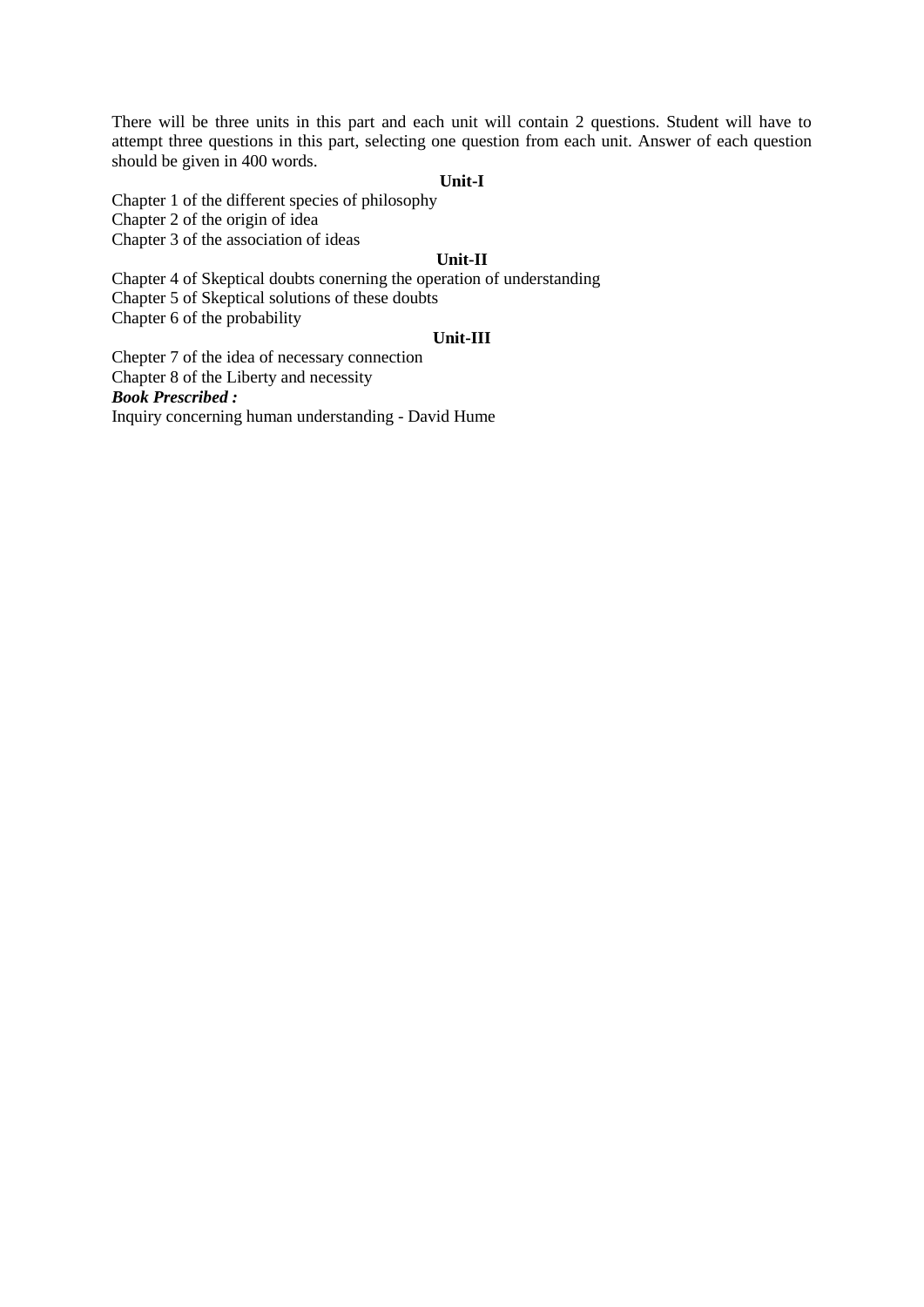दर्शन शास्त्र परीक्षा योजना दो पत्र न्यूनतम उत्तीर्णकं – 72 पूर्णांक– 200 समय 3 घण्टे पूर्णांक– 100 प्रथम पत्र – भाग अ द्वितीय पत्र – भाग ब समय ३ घण्टे पूर्णांक– 100  $ATJ - 3I$ 1. न्याय वैशेषिक इस विषय के प्रश्न पत्र में निम्नलिखित तीन खण्ड होंगे। कुल अंक – 30 खण्ड-अ इस खण्ड में 10 दार्शनिक सम्प्रत्यय होंगे। विद्यार्थी को प्रत्येक सम्प्रत्यय की 50 शब्दों में परिभाषा देनी होगी। प्रत्येक इकाई से कम से कम तीन सम्प्रत्यय होंगे। खण्ड-ब  $\Phi$ ल अंक – 25 इस खण्ड में कूल 5 प्रश्न होंगे। सभी प्रश्न अनिवार्य होंगे। प्रत्येक प्रश्न का उत्तर 100 शब्दों में देना होगा। खण्ड-स कूल अंक – 45 इस खण्ड में तीन इकाइयाँ होंगी और प्रत्येक इकाई में दो प्रश्न होंगे। विद्यार्थी को प्रत्येक इकाई में से एक प्रश्न का चयन करते हुए कूल तीन प्रश्न करने होंगे। प्रत्येक प्रश्न का उत्तर 400 शब्दों में देना होगा। इकाई–1 न्याय दर्शन के 16 पदार्थ, शास्त्र के अध्ययन की विधि - उद्देश्य, लक्षण, परीक्षा; बंधन व मोक्ष। इकाई–2 प्रमाण का स्वरूप एवं प्रकार, प्रामाण्यवाद ख्याति (भ्रम) के सिद्धान्त अर्थापत्ति और अनुपलब्धि का खण्डन। इकाई–3 कार्यकारण सिद्धान्त, द्रव्य का स्वरूप एवं प्रकार, गुण, कर्म, सामान्य, विशेष, समवाय एवं अभाव पाठ्य पुस्तकें 1. तर्कभाषा – केशव मिश्र 2. सप्त पदार्थो – शिवादित्य 2. सांख्य योग इस विषय के प्रश्न पत्र में निम्नलिखित तीन खण्ड होंगे। खण्ड-अ कल अंक  $-30$ इस खण्ड में 10 दार्शनिक सम्प्रत्यय होंगे। विद्यार्थी को प्रत्येक सम्प्रत्यय की 50 शब्दों में परिभाषा देनी होगी। प्रत्येक इकाई से कम से कम तीन सम्प्रत्यय होंगे। कुल अंक – 25 रवण्ड–ब इस खण्ड में कुल 5 प्रश्न होंगे। सभी प्रश्न अनिवार्य होंगे। प्रत्येक प्रश्न का उत्तर 100 शब्दों में देना होगा। खण्ड-स कूल अंक – 45 इस खण्ड में तीन इकाइयाँ होंगी और प्रत्येक इकाई में दो प्रश्न होंगे। विद्यार्थी को प्रत्येक इकाई में से एक प्रश्न का चयन करते हुए कुल तीन प्रश्न करने होंगे। प्रत्येक प्रश्न का उत्तर 400 शब्दों में देना होगा। इकाई–1 त्रिविध दुख और उसकी निवृत्ति, प्रमाण, सत्कार्यवाद, बन्धन और मोक्ष डकाई–2 प्रकृति – व्यक्त, अव्यक्त, सृष्टि प्रक्रिया, पुरुष डकाई–3 योगसत्र पाठ्य पुस्तक 1. वाचस्पति मिश्र – सांख्यतत्वकौमुदी 2. पातांजलि – योगसूत्र पाद 1, 2 तथा 3 के केवल 1 से 3 सूत्र 3. धर्म दर्शन इस विषय के प्रश्न पत्र में निम्नलिखित तीन खण्ड होंगे। खण्ड-अ कुल अंक – 30 इस खण्ड में 10 दार्शनिक सम्प्रत्यय होंगे। विद्यार्थी को प्रत्येक सम्प्रत्यय की 50 शब्दों में परिभाषा देनी होगी। प्रत्येक इकाई से कम से कम तीन सम्प्रत्यय होंगे। खण्ड–ब कूल अंक – 25 इस खण्ड में कूल 5 प्रश्न होंगे। सभी प्रश्न अनिवार्य होंगे। प्रत्येक प्रश्न का उत्तर 100 शब्दों में देना होगा। कुल अंक – 45 खण्ड-स इस खण्ड में तीन इकाइयाँ होंगी और प्रत्येक इकाई में दो प्रश्न होंगे। विद्यार्थी को प्रत्येक इकाई में से एक प्रश्न का चयन करते हुए कूल तीन प्रश्न करने होंगे। प्रत्येक प्रश्न का उत्तर 400 शब्दों में देना होगा। इकाई–1 धर्म, परिभाषा एवं स्वरूप विशेषताएँ, धर्म का आधार – प्रकाशन, धर्मशास्त्र विश्वास, ज्ञान और रहस्यानुभूति धर्म–दर्शन का स्वरूप परिभाषा. धर्म–दर्शन की उपयोगिता एवं महत्व धर्म व धर्म–दर्शन. धर्म–दर्शन और ईश्वरशास्त्र, धर्म-दर्शन और तत्वशास्त्र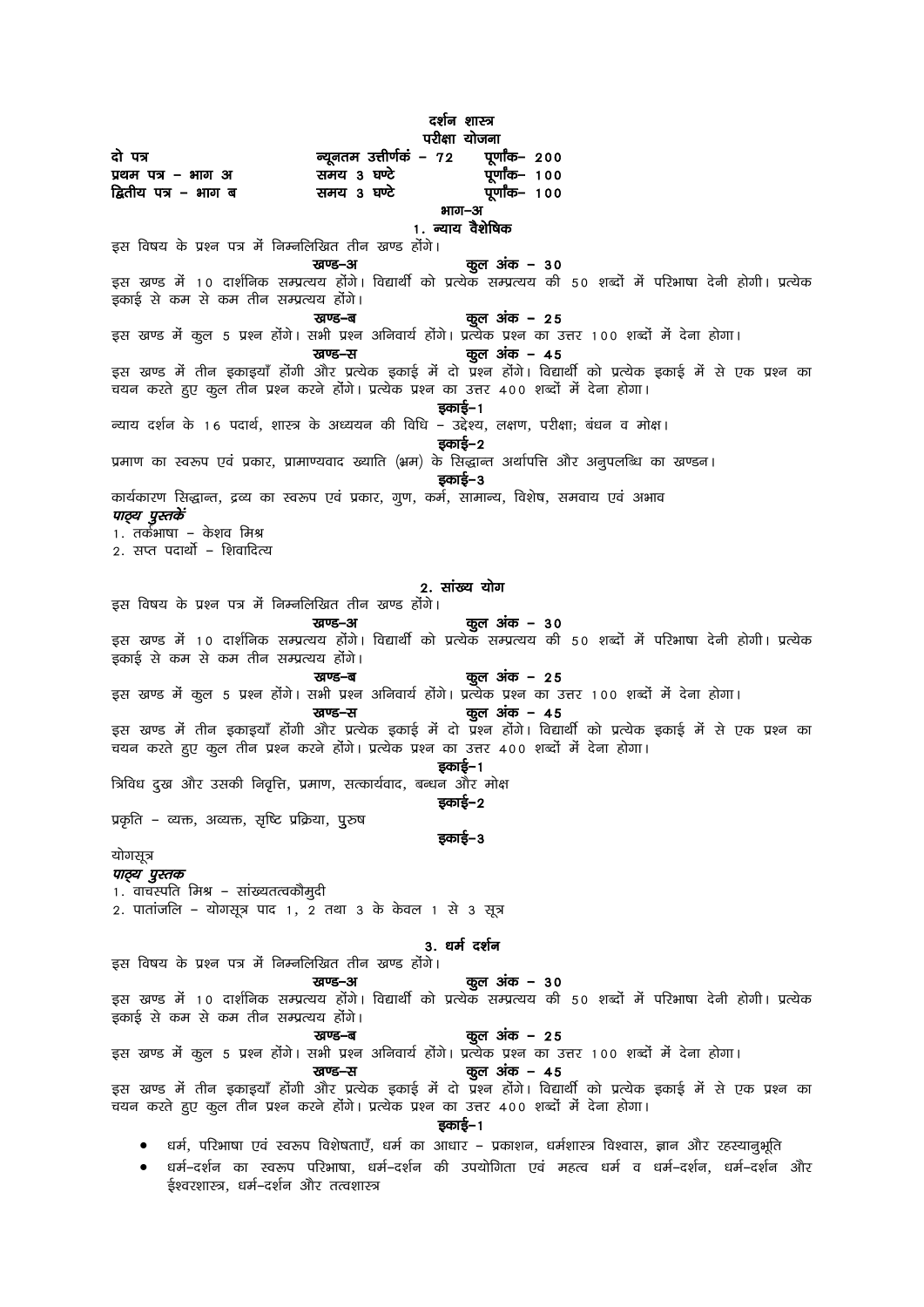धार्मिक दर्शन के प्रकार–सर्वेश्वरवाद, तटस्थ ईश्वरवाद, एकेश्वरवाद ईश्वरवाद

#### इकाई–2

- ईश्वर के अस्तित्व सम्बन्धी प्रमाण सत्तामूलक (तात्विक युक्ति), सृष्टिमूलक, प्रयोजनमूलक एवं नीतिपुरक।
- ईश्वर का स्वरूप, ईश्वर के गूण सर्वशक्तिमता, सर्वव्यापकता, सर्वज्ञता, अनन्तता, नित्यता, नैतिक गूण
- अशुभ की समस्या अशुभ का स्वरूप, अशुभ के प्रकार, ईश्वरवाद और अशुभ की समस्या।

#### डकाई–3

- धार्मिक एकता, विश्व धर्म, धार्मिक सहिष्णुता
- धार्मिक ज्ञान संज्ञानात्मक सिद्धान्त. असंज्ञानात्मक सिद्धान्त
- धार्मिक विश्वास. धार्मिक आस्था
- विश्व के विभिन्न धर्मों में ईश्वर–विचार हिन्दू धर्म, यहूदी धर्म, इसाई, इस्लाम, जैन, सिख, पारसी धर्म
- जैन एवं बौद्ध धर्म का अनीश्वरवाद

#### पाठ्य पुस्तक

1. समकालीन धर्मदर्शन – याकूब मसीह

2. सहायक पुस्तक – धर्मदर्शन की रूपरेखा – हरेन्द्र प्रसाद सिन्हा

# भाग–ब

1. प्लेट<del>ो</del>

इस विषय के प्रश्न पत्र में निम्नलिखित तीन खण्ड होंगे।

कूल अंक – 30 खण्ड-अ इस खण्ड में 10 दार्शनिक सम्प्रत्यय होंगे। विद्यार्थी को प्रत्येक सम्प्रत्यय की 50 शब्दों में परिभाषा देनी होगी। प्रत्येक इकाई से कम से कम तीन सम्प्रत्यय होंगे।

कूल अंक – 25

इस खण्ड में कुल 5 प्रश्न होंगे। सभी प्रश्न अनिवार्य होंगे। प्रत्येक प्रश्न का उत्तर 100 शब्दों में देना होगा।

# कुल अंक – 45

इस खण्ड में तीन इकाइयाँ होंगी और प्रत्येक इकाई में दो प्रश्न होंगे। विद्यार्थी को प्रत्येक इकाई में से एक प्रश्न का चयन करते हुए कुल तीन प्रश्न करने होंगे। प्रत्येक प्रश्न का उत्तर 400 शब्दों में देना होगा।

डकाई–3

इकाई–1

पुस्तक संख्या 1 से 4 तक

डकाई–2

पुस्तक संख्या 5 से 7 तक

पस्तक संख्या ८ से 10 तक

पाठय पुस्तक

प्लेटो-रिपब्लिक : हिन्दी अनुवाद-ड०. राजेन्द्र स्वरूप भटनागर; डी. के प्रिन्टवर्ल्ड

खण्ड-अ

खण्ड-स

ਟਰਾਵ–ਕ

खण्ड-स

#### 2. समकालीन भारतीय दार्शनिक

इस विषय के प्रश्न पत्र में निम्नलिखित तीन खण्ड होंगे।

#### कूल अंक – ३०

इस खण्ड में 10 दार्शनिक सम्प्रत्यय होंगे। विद्यार्थी को प्रत्येक सम्प्रत्यय की 50 शब्दों में परिभाषा देनी होगी। प्रत्येक इकाई से कम से कम तीन सम्प्रत्यय होंगे।

#### खण्ड–ब

इस खण्ड में कुल 5 प्रश्न होंगे। सभी प्रश्न अनिवार्य होंगे। प्रत्येक प्रश्न का उत्तर 100 शब्दों में देना होगा।

### कुल अंक – 45

कूल अंक – 25

इस खण्ड में तीन इकाइयाँ होंगी और प्रत्येक इकाई में दो प्रश्न होंगे। विद्यार्थी को प्रत्येक इकाई में से एक प्रश्न का चयन करते हुए कुल तीन प्रश्न करने होंगे। प्रत्येक प्रश्न का उत्तर 400 शब्दों में देना होगा।

इकाई-1

- □ विवेकानन्द :-सत एवं ईश्वर, जगत, माया, मनुष्य का स्वरूप आत्मानुभूति एवं इस अनुभूति की प्राप्ति के मार्ग, धर्म एवं इसका स्वरूप
- श्री अरविव्द :– निषेधों के दो रूप, सत-सच्चिदानन्द की धारणा, सृष्टि का स्वरूप, अस्तित्व के चार सिद्धान्त, मानव का स्वरूप, अज्ञान के सप्त रूप, त्रिविध रूपान्तरण, ज्ञान पुरुष तथा दिव्य जीवन, पूर्ण अद्वैत योग
- $\Box$  रामचन्द्र रानाडे :– समानान्तरता सिद्धान्त, अनुभव के सोपान, यौक्तिक रहस्यवाद

#### इकाई–2

- $\Box$  महात्मा गाँधी :– सत्य एवं ईश्वर, मनुष्य का स्वरूप, सत्याग्रह एवं सत्याग्रह के प्रकार, साध्य–साधन दर्शन, धर्म एवं नैतिकता. सामाजिक एवं राजनैतिक विचार
- □ **इकबाल :–** अन्तर्दृष्टि का रवरूप, आत्मा का रवरूप, जगत का रवरूप, ईश्वर विचार
- $\Box$  एम.एन.राय :– भौतिकवाद, ज्ञानमीमांसा, मौलिक परिवर्तनवादी लोकतन्त्र, नवमानवतावाद